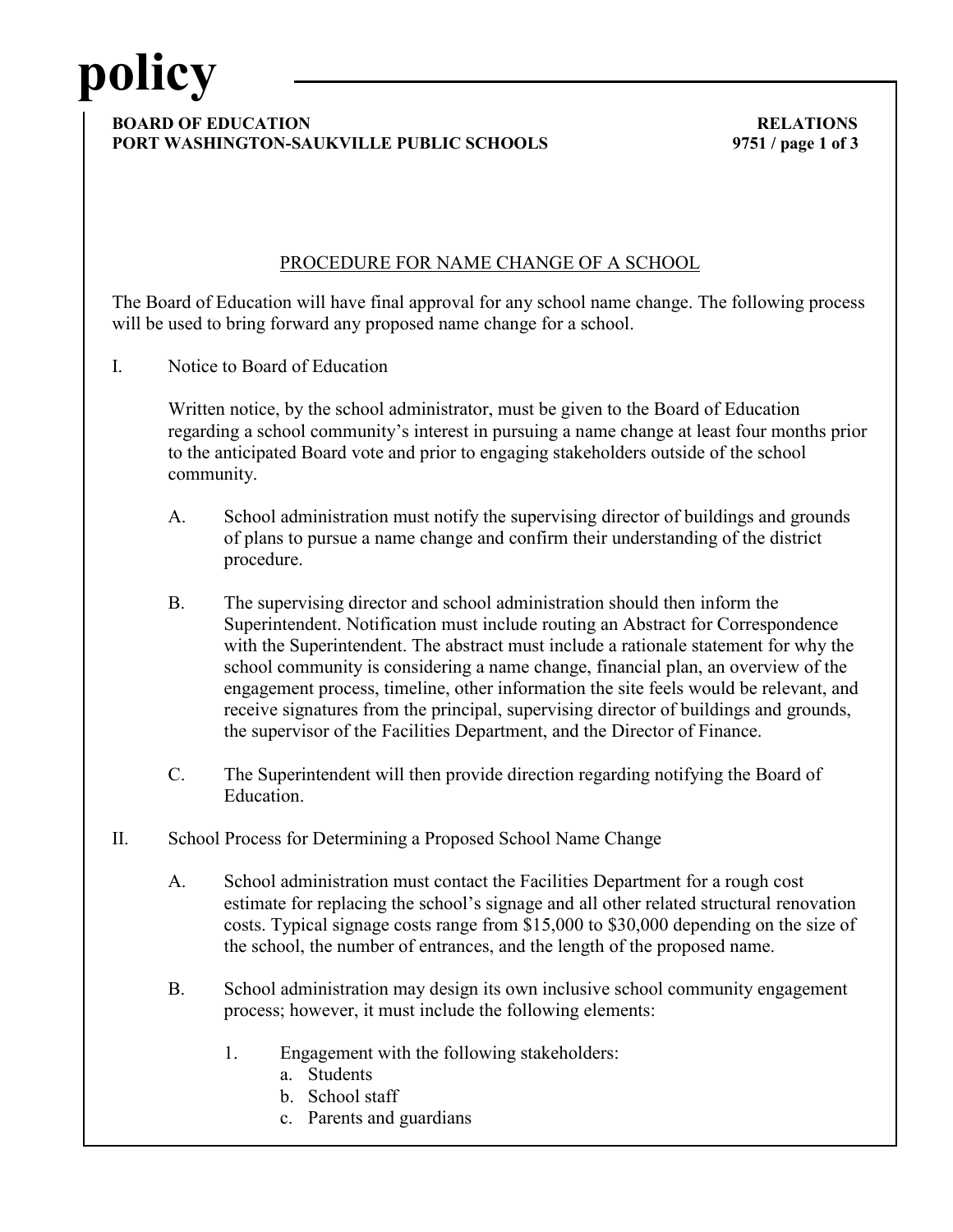# **policy**

#### **BOARD OF EDUCATION RELATIONS PORT WASHINGTON-SAUKVILLE PUBLIC SCHOOLS 9751 / page 2 of 3**

- d. The community surrounding the school
- e. Targeted groups (i.e. alumni associations, funding partners, etc.)
- 2. An opportunity for all students in the school to vote
- 3. Communication with the surrounding community of possible name change through media or distribution of flyers
- C. Additional guidelines for designing an inclusive name change process include:
	- 1. Communicating with the full school community about the reason for the name change
	- 2. In class discussions of the name change process (as appropriate by grade level)
	- 3. An invitation for all students to generate name ideas (as appropriate by grade level)
	- 4. A process where students have the opportunity to respond to all proposed name ideas
- D. After a proposed name has been determined, the following steps must be taken by the school administration:
	- 1. Contact the Facilities Department for a refined estimate for signage costs.
	- 2. Contact the superintendent to be included on a Board of Education meeting agenda.
	- 3. Prepare a packet of information as described in Section III. below.
- III. Board Approval of Name Changes
	- A. The Superintendent (or designee) shall inform the Board of the proposed name change by placing it on the agenda for a regular meeting of the Board of Education.
	- B. School administration must prepare an information packet and provide it to the Executive Assistant to the Superintendent & School Board (electronically) no later than two weeks before the Board of Education meeting. The information packet must include: